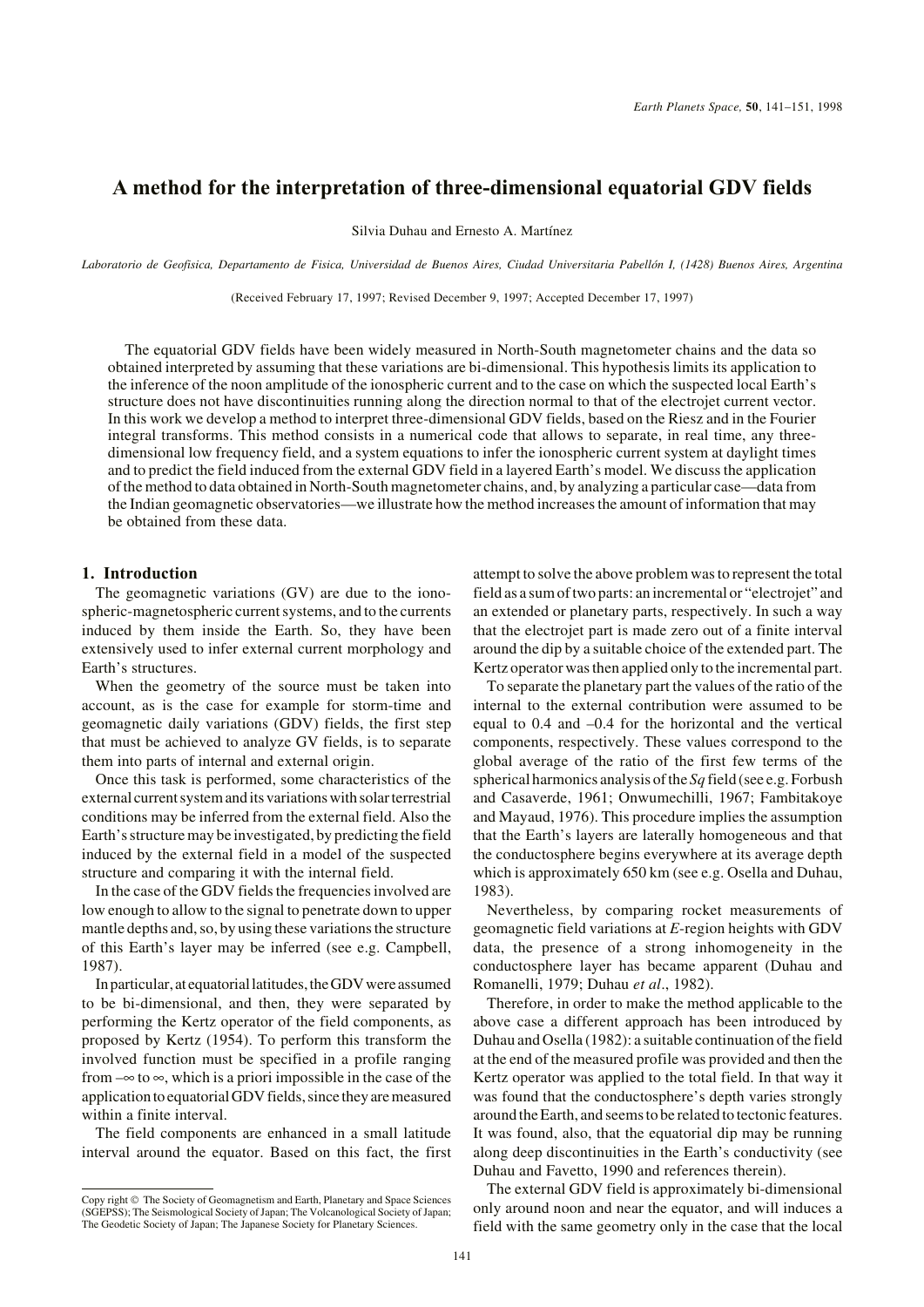Earth's structure does not have discontinuities running along the direction normal to that of the electrojet current vector. So, to assume that the field is bi-dimensional severely limits the applications of the above methods. Moreover, even in the bi-dimensional case, it will be convenient to evaluate the important of the East West derivative due to the variation on local time.

To be able to make this evaluation and to separate GV at times, latitudes or frequencies other than local noon at the equator and at daily frequencies, a method to separate threedimensional GV fields is needed. In particular this will allow the use of the equatorial GDV data to investigate the structure of the upper mantle in the general case.

In the present paper, to analyze GDV fields, we apply a system equation developed by Hartmann (1963) and by Weaver (1963), that allows separating any three-dimensional low frequency field known over a plane surface into parts originated above and below the surface. This system equation is based on the Riesz transform that includes singular integrals. So to apply it we introduce a mathematical algorithm able to compute the principal values of a singular integral.

After the field is separated, a theory must be introduced to interpret the results. For the bi-dimensional case the external field was interpreted by assuming very simple forms for the external field (see e.g. Onwumechilli, 1967; Duhau and Favetto, 1990). In the present paper we introduce a theory based on the Fourier transform that allows to represent general three-dimensional fields together with a general formulae to infer, from the external field so described, the field induced in an horizontally layered Earth's model.

Most of the GDV equatorial data have been measured in North-South chains. Therefore, to increase the information that may be obtained from these data, we discuss the application to them of the above separation method and interpretation theory. This is possible under a hypothesis that the East-West coordinate is equivalent to the time coordinate in the reference frame fixed to the sun (Campbell, 1987).

As an example we apply the method to GDV data from India (Indian Institute of Geomagnetism, 1983), and the results are commented in Section 4.

# **2. The Method of Separation of GV Fields into Part of Internal and External Origin**

#### **2.1 Theory**

We restrict ourselves to low frequencies, such that the displacement current is negligible, and we assume that there are no sources at ground. Thus, the magnetic field,  $\bm{B}$ , is given by: by:

$$
\vec{B} = -\nabla\Omega,\tag{1}
$$

where  $\Omega$  is the scalar potential that satisfies, both, the Laplace equation:

$$
\nabla^2 \Omega = 0,\t(2)
$$

and the boundary conditions.

We assume a plane geometry, and therefore the Fourier transform may be applied to solve Eq. (2). The general solution found by this procedure is (see e.g. Weaver, 1963):

$$
\Omega = \Omega_{\rm e} + \Omega_{\rm i}.\tag{3}
$$

The coordinate system,  $(x, y, z)$ , is defined as usual: northward, eastward, and downward respectively. In that coordinate system, the subscripts e and i refer to the potentials originated in sources that are in the *z* < 0 (external) and in the *z* > 0 semi space, respectively, and:

$$
\Omega_{\mathbf{e},\mathbf{i}} = \frac{1}{2\pi} \int_{\mathfrak{R}^2} \prod_{\mathbf{e},\mathbf{i}} (x, y, z, \xi, \eta) \exp(\mp \nu z) d\xi d\eta, \qquad (4)
$$

with:

$$
v = \sqrt{\xi^2 + \eta^2},\tag{4.1}
$$

and

$$
\Pi_{\text{e},\text{i}} = \frac{\hat{Z}_{\text{e},\text{i}}}{v} \exp[i(\xi x + \eta y)],\tag{4.2}
$$

where *i* is the imaginary unit and  $\hat{Z}_{e,i}$  are the Fourier trans-<br>forms of the vertical component of the field of external and forms of the vertical component of the field of external and internal origin, respectively.

**The application of the Riesz transform to the separation of a potential field** A system equation that allows separating any potential field known over a plane into parts originated by sources located above and below the plane may be found by using the formalism of the previous section. The procedure may be summarized as follows (Hartmann, 1963; Weaver, 1963): introducing Eqs.  $(3)$  and (4) in Eq. (1) and applying the convolution theorem, it is found that the internal and external parts of the GDV field component  $(X, Y, Z)$ , are given by:

$$
X_{e,i} = 1 / 2[X \pm R_1 Z],
$$
 (5.1)

$$
Y_{e,i} = 1/2[Y \pm R_2 Z],
$$
 (5.2)

$$
Z_{e,i} = 1 / 2[Z \mp R_1 X \pm R_2 Y],
$$
 (5.3)

respectively. In the above equations *Rif* are the Riesz transforms of the function *f*, defined as:

$$
\mathbf{R}_{1,2} f(x, y) = \int_{\mathcal{R}^2} f(u, v) N_{1,2} du dv,
$$
 (6)

with:

$$
N_1 = \frac{x - u}{\left[ (x - u)^2 + (y - v)^2 \right]^{3/2}},
$$
\n(6.1)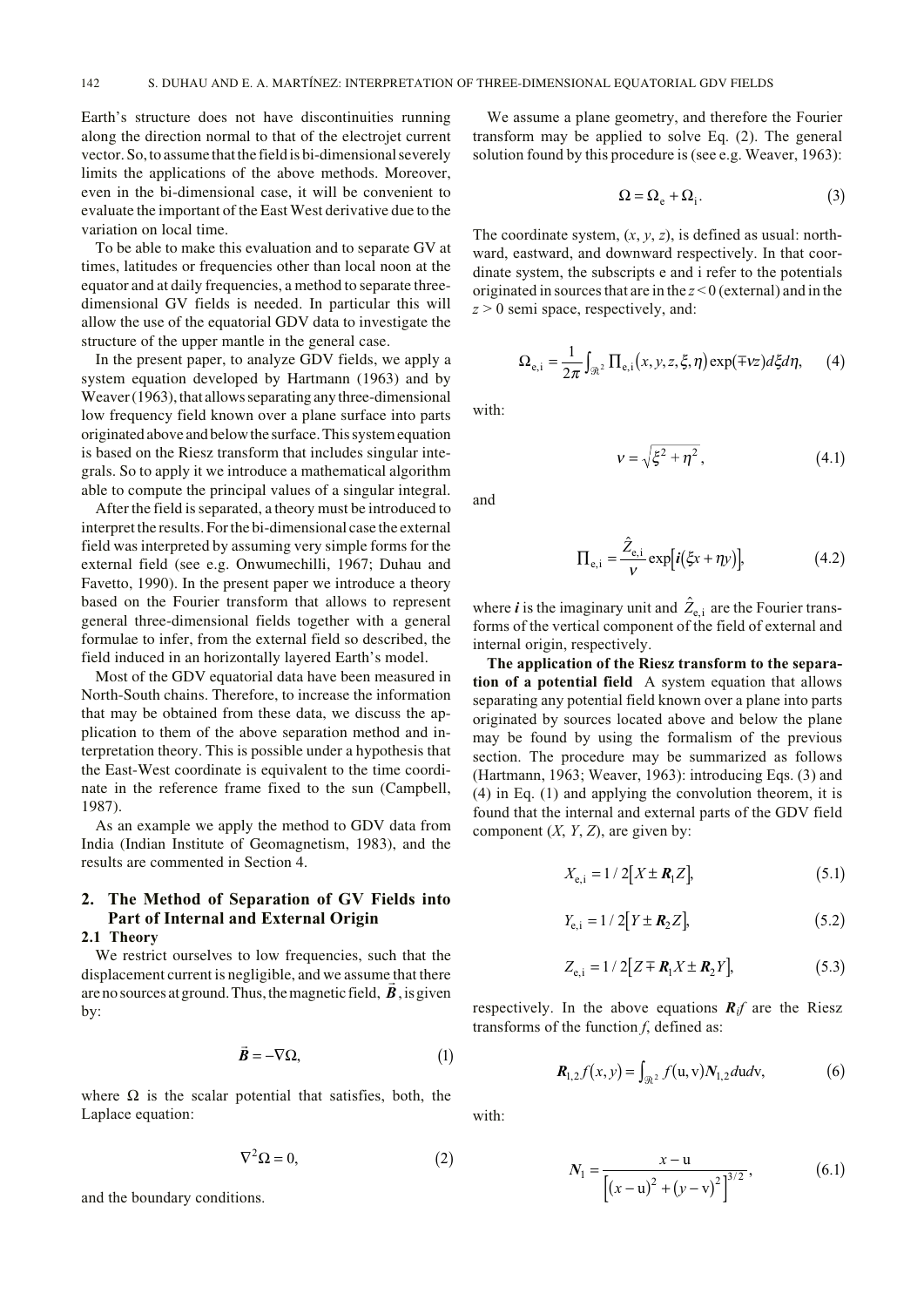$$
N_2 = \frac{y - v}{\left[ (x - u)^2 + (y - v)^2 \right]^{3/2}}.
$$
 (6.2)

In the case that the field is two-dimensional, and the coordinate system is selected such that *f* depends only on *x*,  $R_1$  reduces to the Kertz operator and  $R_2$ *f* and *Y* are indentically zero.

Equations (5) and (6) allow to separate the components of a three-dimensional field, which are known over the plane *z*  $= 0$ , into parts of internal ( $z > 0$ ) and external ( $z < 0$ ) origin. However, since  $N_{1,2} \rightarrow \infty$  for u,  $v \rightarrow x, y$ , performing the Riesz transforms implies to compute integrals of singular functions. Therefore to apply the above equations this problem should be solved first. In the following we discuss a method that allows computing the principal value of Eq. (6).

# **2.2 A numerical method to compute the Riesz transform**

The Riesz transforms are singular integrals. Therefore the ordinary methods of numerical integration like Simpson, variable quadrature or Monte Carlo are not suitable to compute them. To solve this problem the field may be represented in a basis  $L^2(\mathcal{R})$  whose Riesz transforms are analytical functions, as for example the Fourier one, and then the Riesz operator applied over the components of that basis. In fact, Agarwal and Weaver (1990) used this procedure to compute the Kertz operator.

From the convolution theorem Eq. (6) may be rewritten as:

$$
\boldsymbol{R}_{1,2}f(x,y) = \left[\boldsymbol{C}_{1,2}\hat{f}(\xi,\eta)\right]^{\vee},\tag{7}
$$

$$
C_1 = \frac{i\xi}{\left(\xi^2 + \eta^2\right)^{1/2}},\tag{7.1}
$$

$$
C_2 = \frac{i\eta}{\left(\xi^2 + \eta^2\right)^{1/2}},\tag{7.2}
$$

where [ ]<sup>∨</sup> is defined as for Eq. (15) and  $\hat{f}(\xi, \eta)$  is the Fourier transform of  $f(x, y)$ . Note that the Fourier transform of a regular function is also a regular function and that  $C_{1,2} \rightarrow \pm i$ for  $\xi$ ,  $\eta \to \pm 0$  so the arguments of the inverse Fourier transforms in Eq. (7) does not have singular points and then the involved integrals may be computed by the standard numerical algorithms. To perform the Fourier transforms (and inverse transforms) we have used the Fast Fourier transform algorithm as given by Press *et al*. (1992).

To test the numerical method we have applied it to a dipole field. As for any potential field, the components of the dipole field are related by the Riesz transforms as (see e.g. Weaver, 1963):

$$
b_x = \mathbf{R}_1 b_z, \tag{8.1}
$$

$$
b_y = \mathbf{R}_2 b_z. \tag{8.2}
$$

The numerical computations of the Riesz transforms necessitate an evaluation of the integrals involved in Eq. (7) over a finite domain instead of over the entire real plane. To evaluate the error introduced by this limitation we have computed the Riesz transforms of  $b_z$ , from its analytical expression, over an square domain of side *nh* with *n* an integer and *h* the height above ground at which the dipole is located. Thus we have compared the values of  $b_x$  and  $b_y$ obtained from Eq. (8) by this procedure, with the values obtained from the corresponding analytical expressions. For the *x* component we found that for  $n > 3$  the relative error is less than 0.2% in the center of the square, increasing to the border of the square and minimizes at  $n = 5$  in which case is of around 5% at the border. The results are similar for the *y* component.

# **2.3 Some comments about the application to low frequencies GV fields**

Equations (5) and (6), these last computed with the numerical algorithm discussed in Subsection 2.2, may be applied to a field known over a plane surface at a fixed time, to separate the field into the part originated by sources above the plane from that originated below.

The assumptions involved in the derivation of Eqs. (5) and (6) are that the displacement current may be neglected and there are no sources of the field at ground. The first approximation sustains only for low frequency fields and the second, due to the low conductivity of the Earth at ground, for any frequency. None of the above assumptions implies a restriction on the geometry of the source and so both, the UT and the LT, time variations of the signal are taken into account if the method is applied to GV measured over a region at a fixed UT (see also Takeda, 1991).

The method implies plane geometry, in the case of the GDV fields the domain over which the field is measured is a spherical surface. We have evaluated the error introduced by approximating it by a plane surface. We found that this is less than 0.1%.

Instead of a discrete Fourier spectrum of the GDV, like in the spherical harmonic analysis of these variations, to use the Fourier transform formalism allow describing continuum spectrum. This feature makes the method specially suited for the application to equatorial data since—as was discussed by Chapman and Bartels (1940)—a discrete spectrum do not allows to describe the sharp equatorial enhancement of the GDV field accurately enough.

**The inference of ionospheric currents at daylight times from the external field** In analyzing the Global GDV field by the spherical harmonic expansion of its components, it is usually assumed that the currents are circulating in an infinitesimal layer concentric with the earth (see e.g. Chapman and Bartels, 1940). Similarly we may assume that the ionospheric current is circulating in an infinitesimal layer located a constant height *h* (=107 km).

With the above approximation, which limits the application of the method to daylight times, the ionospheric current system may be found by performing the analytical continuation of the field to the height *h* and by computing from this the current intensity from the Ampere's law. It is found: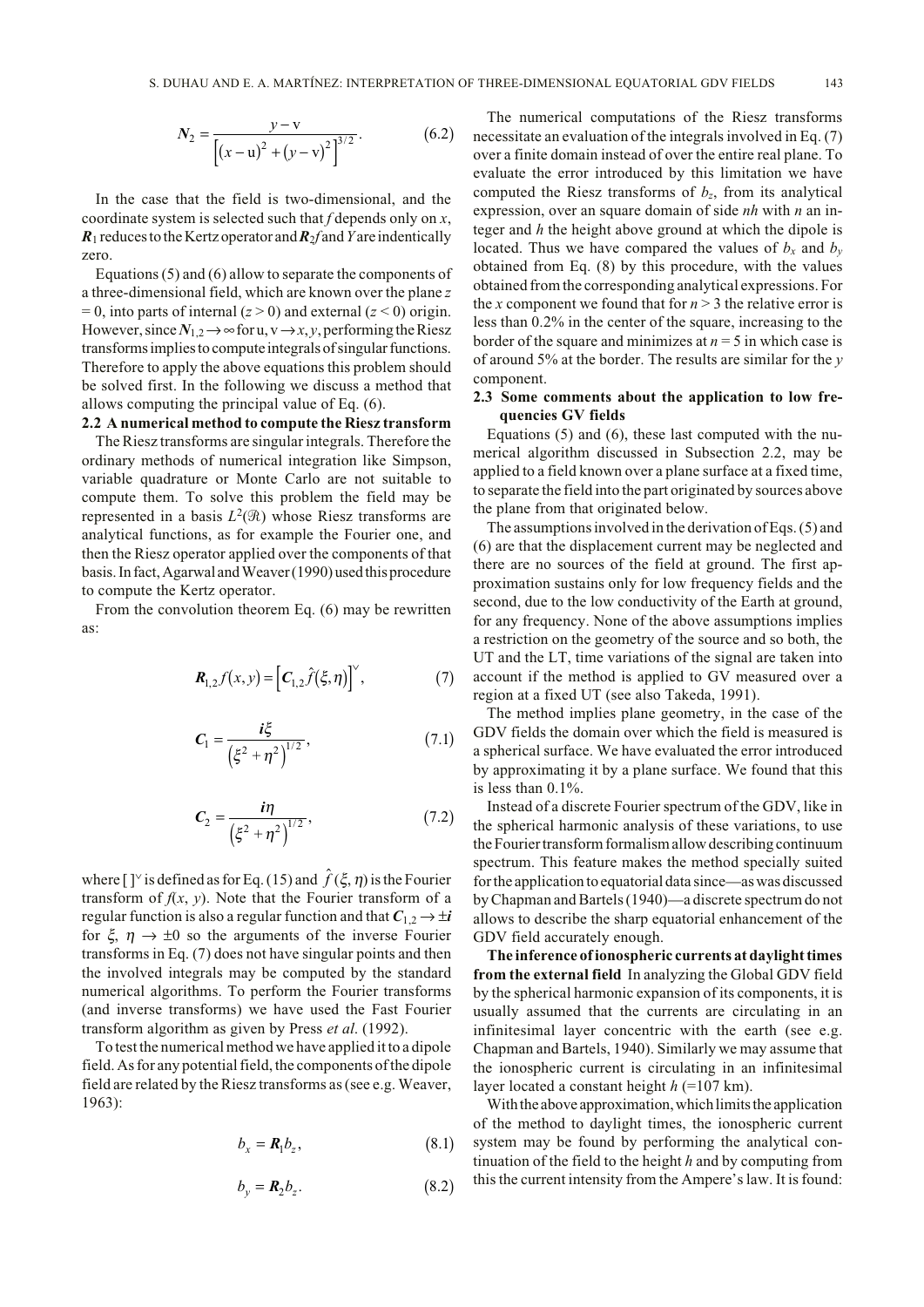$$
\vec{J}_H = \hat{z}x \frac{1}{\pi \mu_0} \int_{\Re^2} (\vec{V} \Pi_e) \exp(-\nu h) d\xi d\eta, \tag{9}
$$

where  $\hat{z}$  is a unit vector in the vertical direction.

# **3. A Method to Analyses GDV Field Measured in North-South Profiles**

The interest in the equatorial electrojet phenomenon has lead to many researches to measure the GDV field around the equator. The electrojet flows along the dip equator and, around noon, its East-West extend is very large as compared with its North-South one. Therefore most of the measurements have been performed along magnetometer chains aligned, as far as possible, to a meridian. Then, the data so obtained have been interpreted by assuming that the electrojet is bi-dimensional in a Cartesian coordinate system with one of its axis aligned with the dip equator (see e.g. Onwumechilli, 1967; Duhau and Favetto, 1990).

Notices that due to the bi-dimensional geometry assumed by the above methods only local noontime values of southnorth profiles of the GDV components may be considered. This implies that, both, UT and LT are lost when applying them.

However, the LT variation of these profiles may be used to infer three-dimensional fields by making the assumption that the GDV are stationary in a coordinate system fixed to the Sun (Campbell, 1987) and, therefore, taking the temporal variation as equivalent to the East-West one. In fact, this approximation which leads to lost UT variations is made when applying spherical harmonic expansion to analyze *Sq* fields (see e.g. Chapman and Bartels, 1951; Matsushita, 1967; hereafter, M67).

#### **3.1 Theory**

**The external field** We assume that the ionospheric current system that leads to the field is stationary in the coordinate system fixed to the sun. Therefore, in that coordinate system the scalar potential field from which the r external magnetic field,  $B_e$ , may be derived (Eq. (4)) is stationary stationary.

To find the expression of the field as seen in the coordinate system moving with the Earth we should perform a Lorentz transformation.

For non-relativistic velocities the convective electrical currents may be neglected (Takeda, 1991) and so the magnetic field is invariant. Then the potential function,  $\Omega_e$ <sup>g</sup>, from which that field may be derived in the Earth's frame is given by:

$$
\Omega_{\rm e}^{\rm g} = \Omega_{\rm e}(x, y - ut, z),\tag{10}
$$

where  $u$  is the tangential component of the earth rotation velocity at the earth's surface.

It is readily shown that the solution of Eq. (2) for a potential function of the form  $(10)$  is given by Eq.  $(4)$  with definition (4.1), and definition (4.2) replaced by

$$
\Pi_{\rm e} = \frac{\hat{Z}_{\rm e}}{v} \exp[i(\xi x + \eta(y - ut))]. \tag{10.1}
$$

On the other hand, when UT variations are ignored the external electric field is stationary in the Sun's reference frame. Therefore the induced current are made not by the time variation of this field but by the time derivative of the r dynamo field,  $E_e$ , as seen in the frame fixed to the Earth,<br>which is given by (see a.g. Takeda, 1991); which is given by (see e.g. Takeda, 1991):

$$
\vec{E}_{\rm e} = -\vec{u} \times \vec{B}_{\rm e},\qquad(11)
$$

where for simplicity we have omitted the superscript g.

From this and Eqs. (1) and (4) (with definitions (4.1) and  $(10.1)$ , it follows:

$$
\vec{E}_{\rm e} = \frac{1}{2\pi} \int_{\Re^2} \vec{\varepsilon}_{\rm e} \exp(-\nu z) d\xi d\eta, \tag{12}
$$

with

$$
\vec{\varepsilon}_{\rm e} = u \left( v \prod_{\rm e} , 0 , \frac{\partial \Pi_{\rm e}}{\partial x} \right), \tag{12.1}
$$

and from Eqs.  $(1)$ ,  $(4)$  and  $(10)$  the time and the east west derivative of the external field as seen in the Earth's reference frame are related by:

$$
\frac{\partial \vec{B}_{\rm e}}{\partial t} = -\mathbf{u} \frac{\partial \vec{B}_{\rm e}}{\partial y}.
$$
 (13)

**The field induced within the Earth** The external electric field induces in the Earth currents whose characteristics depend on the boundary conditions imposed by the Earth's structure, therefore it is impossible to predict the field induced by the external field in general case. Nevertheless, the solution of this problem for the case of a horizontally stratified Earth model may be found by the Fourier transform formalism, and is presented in the next paragraph.

**The field induced on a horizontally stratified Earth model** The potential function of the magnetic field induced in the Earth's interior by a field whose potential is of the form (10) is given by:

$$
\Omega_i^g = \Omega_i(x, y - ut, z). \tag{14}
$$

As in the previous paragraph, the solution of Eq. (2) for a potential function of the form (14) is given by Eq. (4) with definition (4.1) and definition (4.2) replaced by:

$$
\Pi_{i} = \frac{\hat{Z}_{i}}{v} \exp[i(\xi x + \eta(y - ut))]. \tag{14.1}
$$

Introducing Eqs. (1) and (4) (with definitions (4.1) and (14.1)) in the Poisson and Ampere equations and taking into account the boundary condition at ground, it follows that outside the earth the induced field may be set in the form: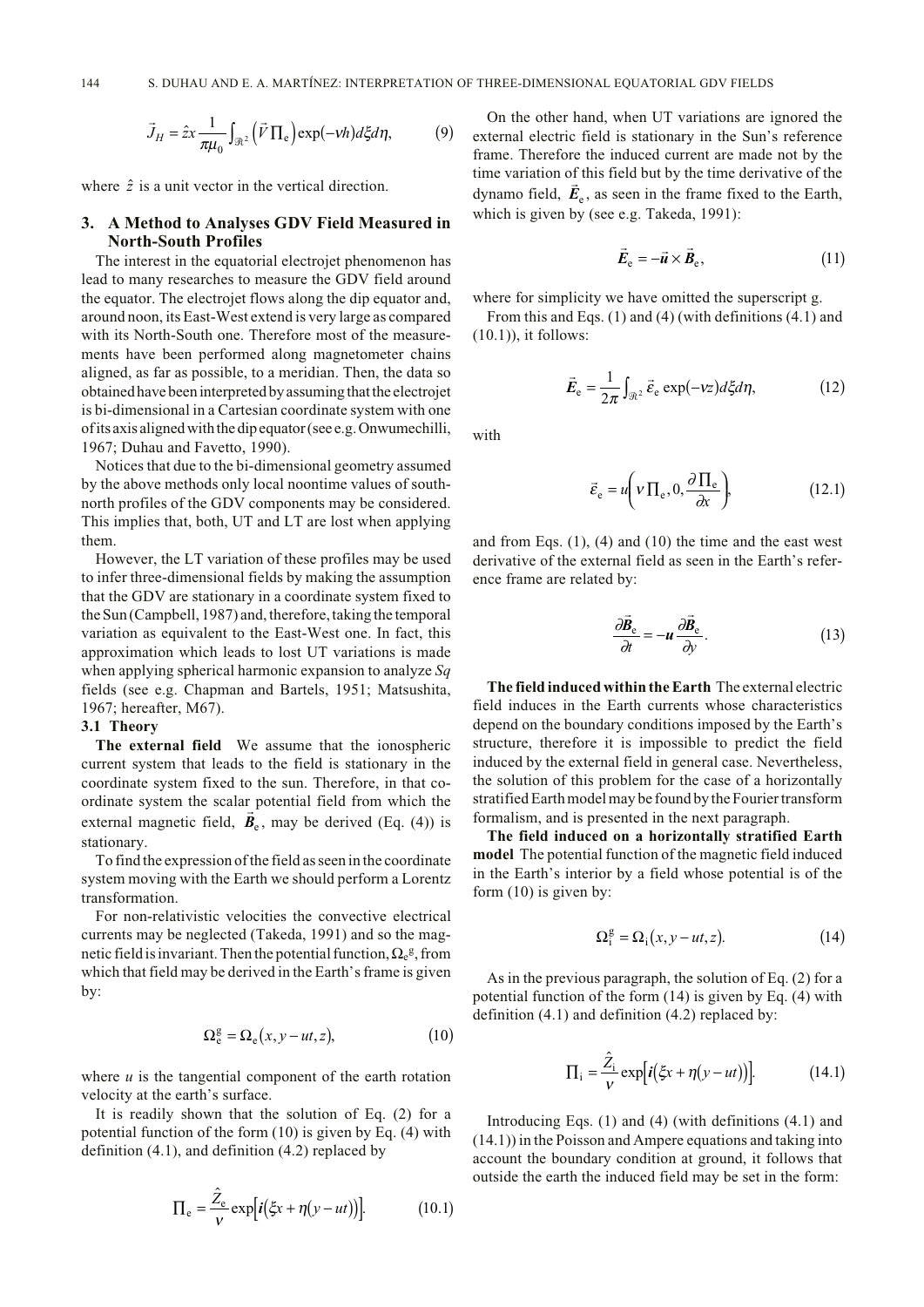$$
\vec{E}_{\mathbf{i}} = \frac{1}{2\pi} \int_{\Re^2} \vec{\varepsilon}_{\mathbf{i}} \exp(\nu z) d\xi d\eta, \tag{15}
$$

where

$$
\vec{\varepsilon}_{\rm i} = \left(\frac{\partial P}{\partial y} + uv \prod_{\rm e} \, -\frac{\partial P}{\partial x}, u \, \frac{\partial \prod_{\rm e}}{\partial x}\right) \tag{15.1}
$$

with:

$$
P = -\frac{u}{v} \frac{\partial (\Pi_e + \Pi_i)}{\partial y}.
$$
 (15.2)

Similarly, the induced field inside the conductor is found to be of the form:

$$
\vec{E} = \frac{1}{2\pi} \int_{\mathcal{R}^2} \vec{\varepsilon} \Big[ \alpha_k \exp(-\theta_k z) + \beta_k \exp(\theta_k z) \Big] d\xi d\eta, \tag{16}
$$

where

$$
\vec{\varepsilon} = \left(\frac{\partial P}{\partial y}, \frac{\partial P}{\partial x}, 0\right),\tag{16.1}
$$

and the subscript *k* refers to the *k*-layer; the coefficients  $\alpha_k$ and  $\beta_k$  may be found by applying the boundary conditions at each interface and  $\theta_k$  are constants that are determined by imposing the restriction that the diffusion equation (see e.g. Price, 1950):

$$
\vec{\nabla}(\vec{\nabla}\cdot\vec{E}) - \nabla^2\vec{E} = 4\pi\sigma_k \frac{\partial\vec{E}}{\partial t},
$$

must be fulfilled within each conducting layer: In the above equation  $\sigma_k$  is the conductivity of the layer *k*. Introducing (14) on that equation, it follows that:

$$
\theta_k^2 = \xi^2 + \eta^2 - 4\pi i u \eta \sigma_k. \qquad (16.2)
$$

The magnetic field inside the conductor is found by introducing (16) in the Faraday's law and taking into account (10). Finally the solution is obtained by introducing the boundary conditions for the magnetic field at each interface.

Price (1950) found the solution for a semi-infinite conductor and a field of the form (16.1) with *P* an arbitrary function. It is easy to generalize it to a layered model (see also Duhau and Favetto, 1990) and to apply it to a field of the form (14), we find:

$$
X_{\mathbf{i}} = \left[ \alpha \hat{X}_{\mathbf{e}} \right]^{\vee}, \tag{17.1}
$$

$$
Y_{\rm i} = \left[ \alpha \hat{Y}_{\rm e} \right]^{\vee}, \tag{17.2}
$$

$$
Z_{\rm i} = \left[ \alpha \hat{Z}_{\rm e} \right]^{\vee},\tag{17.3}
$$

where  $[f]^\vee$  is the inverse of the Fourier transform of the function *f* and  $\alpha$  is given by:

$$
\alpha = \frac{(v - \theta_1) + \alpha_1(v + \theta_1)}{(v + \theta_1) + \alpha_1(v - \theta_1)},
$$
\n(18)

with  $\alpha_1$  given by the recurrence formulae:

$$
\alpha_k = \frac{(\theta_k - \theta_{k+1}) + \alpha_{k+1}(\theta_k + \theta_{k+1})}{(\theta_k + \theta_{k+1}) + \alpha_{k+1}(\theta_k - \theta_{k+1})} \exp(-2\theta_k \Delta p_k), \quad (18.1)
$$

beginning with:

$$
\alpha_n = \frac{(\theta_n - \theta_{n+1})}{(\theta_n + \theta_{n+1})} \exp(-2\theta_n \Delta p_n), \quad (18.2)
$$

where  $\Delta p_k$  is the thickness of the *k* layer. The *n* + 1 layer extends to infinity.

Once the GDV are separated into parts of internal and external origin—by applying Eqs. (5) and (6)—Equations (17) and (18) allow to predict the field induced by the external field on a horizontally stratified Earth.

#### **3.2 Application**

The method of interpretation presented above requires that the tangential velocity at the Earth surface being a constant. The error that this approximation introduces in the determination of the phase shift between the external and the internal field is 0.1% at the equator and increases with latitude, being 5%, at the latitude of 30°.

To improve the precision when computing the Riesz transforms is convenient to make same estimation of the components beyond the measured profiles, instead to make the field zero there (as in the example of Subsection 2.2). For GDV equatorial data the best approximation is to use the Global field as described by the spherical harmonic analysis of Global data obtained at the same solar activity, and normalizes it to the value of the measured field at the border of the measured surface. That criterion is a generalization for three-dimensional GDV fields of the criterion proposed by Duhau and Osella (1982) for bi-dimensional GDV fields. **3.3 Some comments about the inference of the upper mantle structure**

To apply equatorial GDV North-South profiles to the inference of upper mantle structures, the noon amplitudes of the components of the GDV field were separated by the Kertz operator. The external part of the field thus separated was assumed to be a single diurnal wave, which was represented by the sum of an incremental and an extended part. This last was represented by a sum of a constant and a single harmonic function—with  $\eta = 0$  and  $\xi = 7.6 \times 10^{-7}$  m<sup>-1</sup>—. Under these assumptions only a very simple Earth's model may be resolved: a non-conducting layer above a semiinfinite perfect conductor. By this procedure the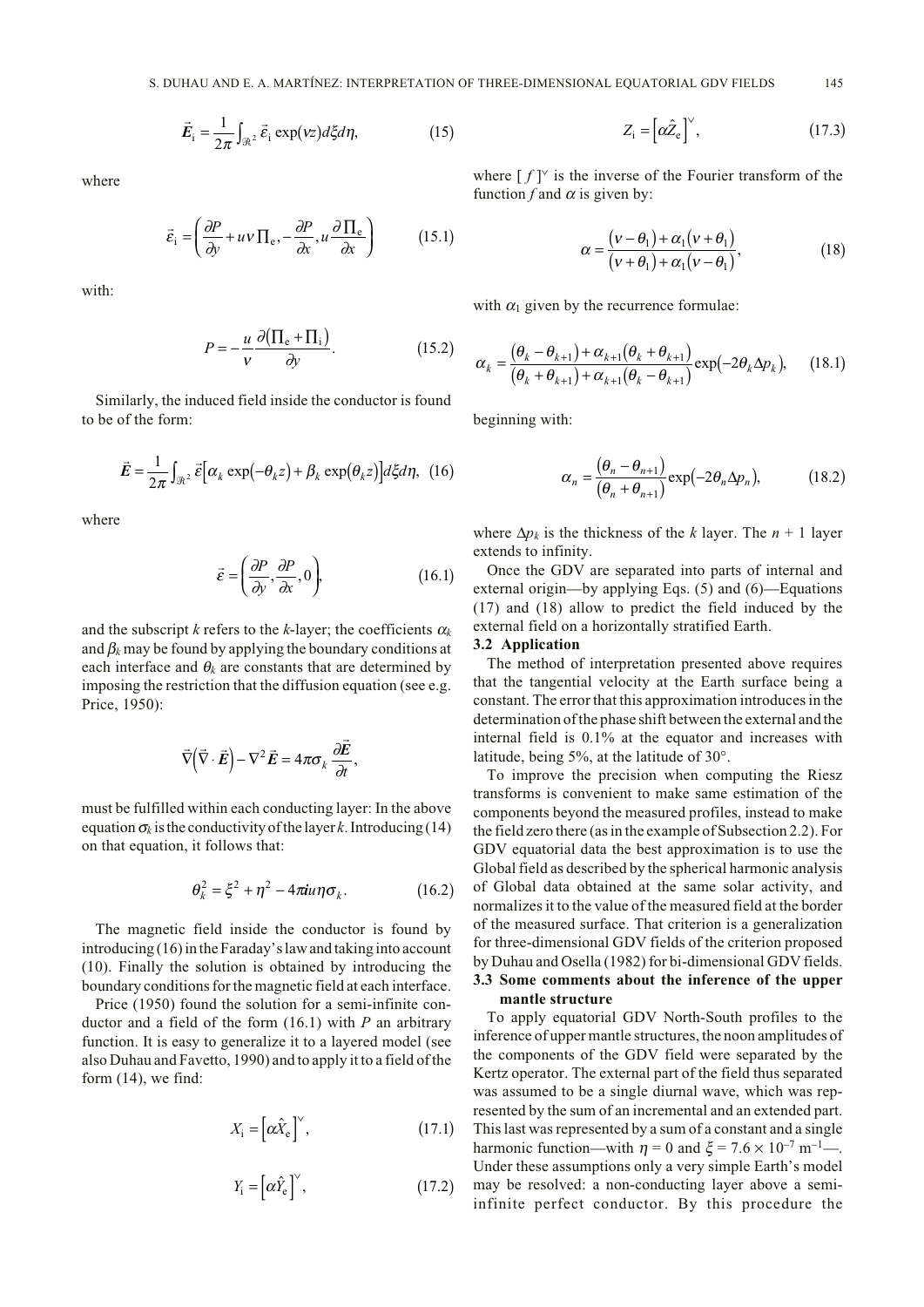conductosphere depth near dip equator was found (see e.g. Duhau and Favetto, 1990, and references therein).

The method presented here allows finding the wave spectrum of the internal and external GDV fields, and so it may be applied to solve more realistic Earth's models. In particular, the two-dimensional method allows to find the ratio of the amplitudes *A* (=| $\alpha$ ) but not the phase shift  $\phi$  $(=\arctan(\text{imag}(\alpha)/\text{real}(\alpha)))$  between the internal and external fields, and therefore even in the simplest case of a single harmonic wave the three-dimensional method improves the information that may be found from equatorial GDV fields.

To illustrate this point, we have computed the parameter <sup>α</sup>—from Eq. (18) with θ*k* given by Eq. (16.2)—for single diurnal ( $\eta = 1.6 \times 10^{-7}$  m<sup>-1</sup>) and semidiurnal ( $\eta = 3.2 \times 10^{-7}$  $^7$  m<sup>-1</sup>) waves with  $\xi$  = 7.6 × 10<sup>-7</sup> m<sup>-1</sup>, and for a three-layered Earth's model: a non conducting layer followed by a 0.1 mho/m layer of thickness Δ*p* above a semi infinite perfect conductor with a plane boundary located at a depth  $p_c$ . This



Fig. 1. The ratio of the internal to the external parts of the noon amplitude of the diurnal geomagnetic variation and the phase shift of the internal with respect to the external field for the diurnal and semidiurnal geomagnetic variations. For the case of a three layered conductivity model: a not-conducting layer followed by a 0.1 mho/m layer of thickens Δ*p* above a semi-infinite perfect conductor with its boundary at a depth  $p_c$ .

simple model was selected since, according to the result of Duhau and Favetto (1990), the layers that contributes appreciably to GDV fields are the conductosphere and a less conductive layer above it. Also, the conductosphere conductivity may be considered infinite at daily frequencies, and that of the less conducting upper layer has been well determined from magnetotelluric methods (see e.g. Riesz, 1983).

Figure 1 shows the ratio for the diurnal variation—which for the semidiurnal is almost the same—and the phase shift for the diurnal and semidiurnal variations. Note that for a given value of *A* there is an infinite set of values of  $p_c$  and  $\Delta p$ and, so, only a minimum value of  $p_c$  may be determined, which corresponds to the case  $\Delta p \equiv 0$  (see also Duhau and Favetto, 1990).

However,  $\phi$  depends on  $\Delta p$ , which allows determining univocally the actual set. For example, for the average global case  $p_c = 600$  km and  $\Delta p = 200$  km (see e.g. Pecovä *et al.*, 1987)  $A \approx 0.4$  and  $\phi \approx 20$  min (5°) for the diurnal and  $\phi \approx 60$  min (15°) for the semidiurnal variations, respectively. These values are in the range found by the spherical harmonic analysis of global data (see e.g. M67, and references therein).

Local values of the conductosphere depth ranging from 250 km to 1000 km where obtained from equatorial GDV data (Duhau and Osella, 1985 and references therein). Consequently, local values of the ratio between the internal and the external fields for the daily frequency are ranging roughly from 0.7 to 0.2 (see  $\Delta p = 0$  curve in Fig. 1).

Therefore there exists a large departure of the local value of the ratio between the internal and external parts of the GDV field from its average—0.4—value. This fact indicates that separation methods based on the assumption that this



Fig. 2. The location of the Indian geomagnetic observatories and the tectonic features that delimit the Indian Plate (this last has been adapted from The National Geographic Magazine, 1995).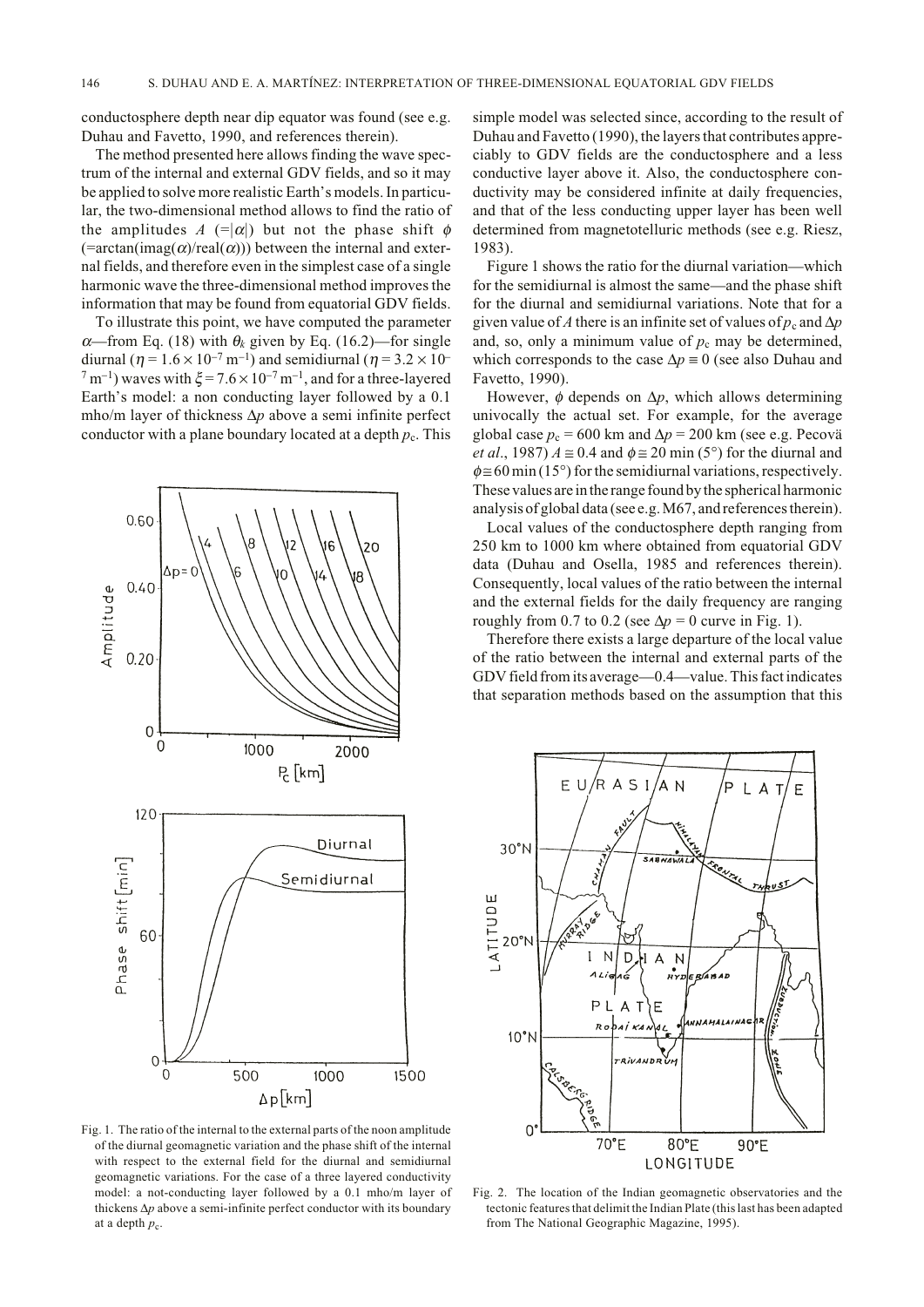

Fig. 3. The northward, *X*, eastward, *Y*, and downward, *Z*, components of the GDV field. From dip latitudes 1°, 3S to 28°, 8N the data is the average of that measured at the observatories of Fig. 2 in the geomagnetically quit days of March 1983. Beyond this interval it correspond to the spherical harmonic representation of the global GDV field determined at the same solar activity.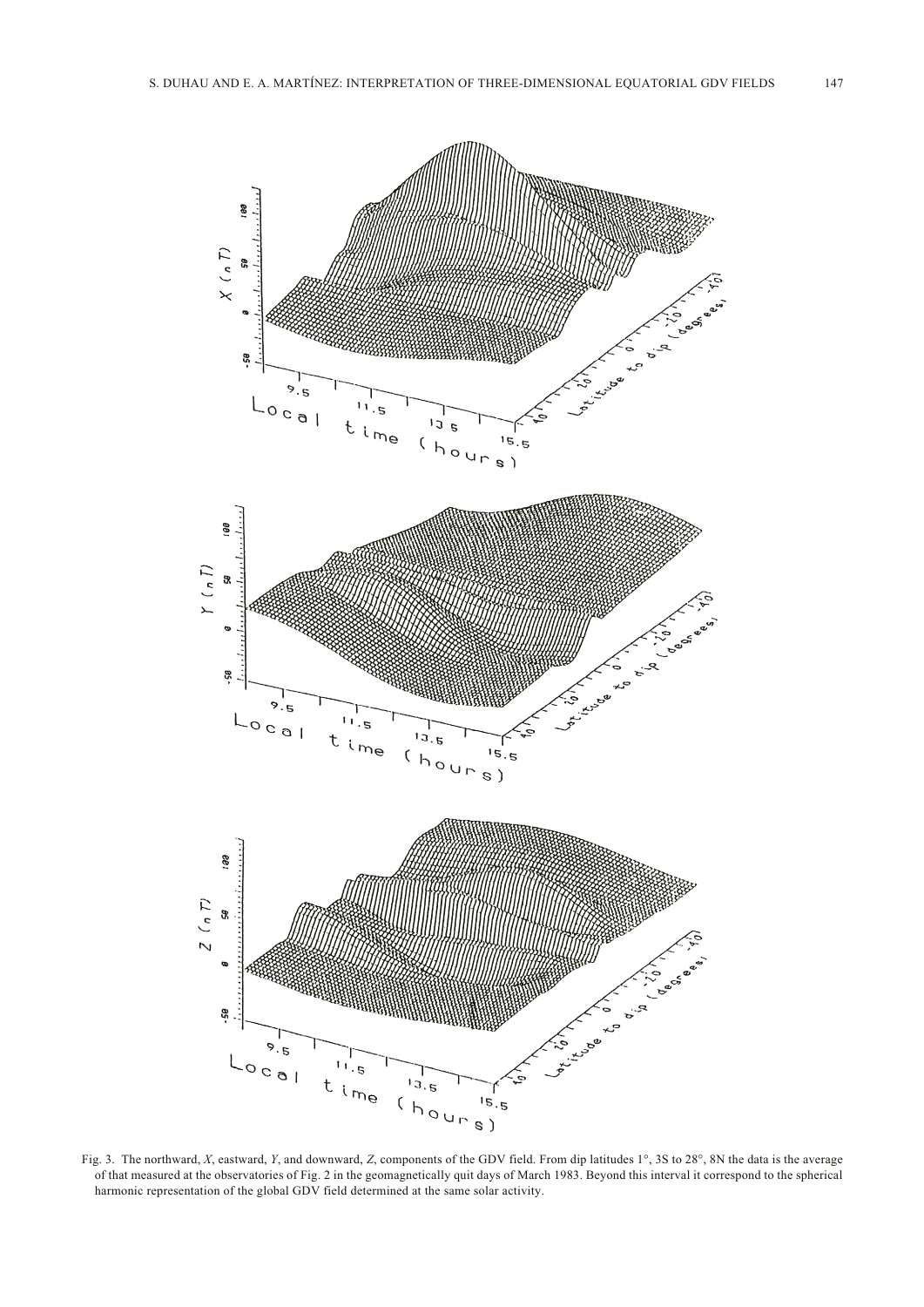value sustain for the planetary field, precludes the application of that methods to the study of local variation of the upper layer structure. Also, it may introduce distortions in the separated internal and external parts of the electrojet fields.

The above simple model was presented only as a mode of an example. To find the actual structure of the upper mantle and its conductivity distribution, the entire wave spectrum should be considered, even at noon. In particular, the layers laying above the conductosphere must be investigate with the help of higher frequencies, since these layers may contribute to the phase shifts of the GDV wave spectrum. Also, the Indian equatorial zone is surrounded by the ocean

that extend from the dip equator freely to the south (see Fig. 2) and highly inhomogeneous distribution of land and ocean, may substantially contribute to the phase shifts for daily frequencies (Takeda, 1991).

#### **3.4 Application to the Indian equatorial North-South chain**

We have applied the method to data from India, provided by the Indian Institute of Geomagnetism (1983). These data correspond to hourly average during the March equinox of 1983 and have been taken along an almost North-south chain, the locations of the stations are shown in Fig. 2. Note that there are six geomagnetic stations which—with our methodology—are equivalent to 144 stations.



Fig. 4. The external,  $X_e$ , and the internal,  $X_i$ , parts of the northward component of the GDV field of Fig. 3 in the interval covered by the Indian observatories.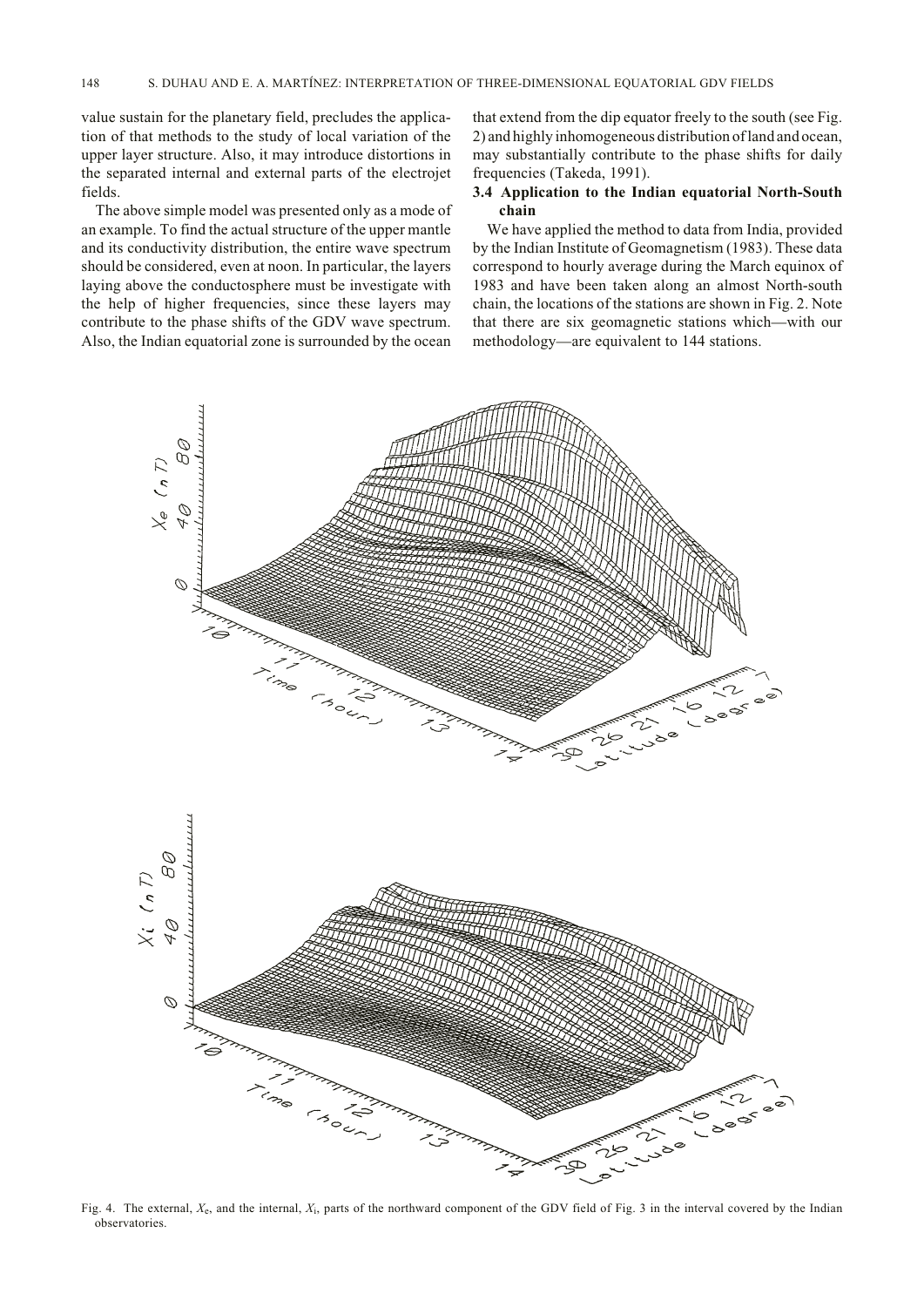We have taken the coordinate axes as in the previous paragraph, with the *x*-axis along the dip equator. To complete the field profiles outside the North-South interval covered by the magnetometer chain, the global field represented by a spherical harmonic series as given by Chapman and Bartels (1940) for the year 1905 (a year of a solar activity similar to that of the data) has been used.

It should be observed that all but one geomagnetic station (Trivandrum, dip latitude 1.03°S) are located to the north of the dip equator. So, to the north of Sabhawala (20.95°N) the

North-South profiles of the field components for each hour have been completed using the global field. It was not possible to do the same to the south since the spherical harmonic analysis does not represent properly the GDV field at electrojet latitudes (see e.g. Chapman and Bartels, 1940). Therefore, to complete the profile of the *X* and *Z* components to the south of Trivandrum, the global field was subtracted from the total field in the measured interval of latitudes at the north, and the result was added to the global field. Finally, we have interpolated the experimental values



Fig. 5. Equal intensity contours of the horizontal GDV field (a) the external and (b) the internal parts, respectively (1 unit = 1 nT).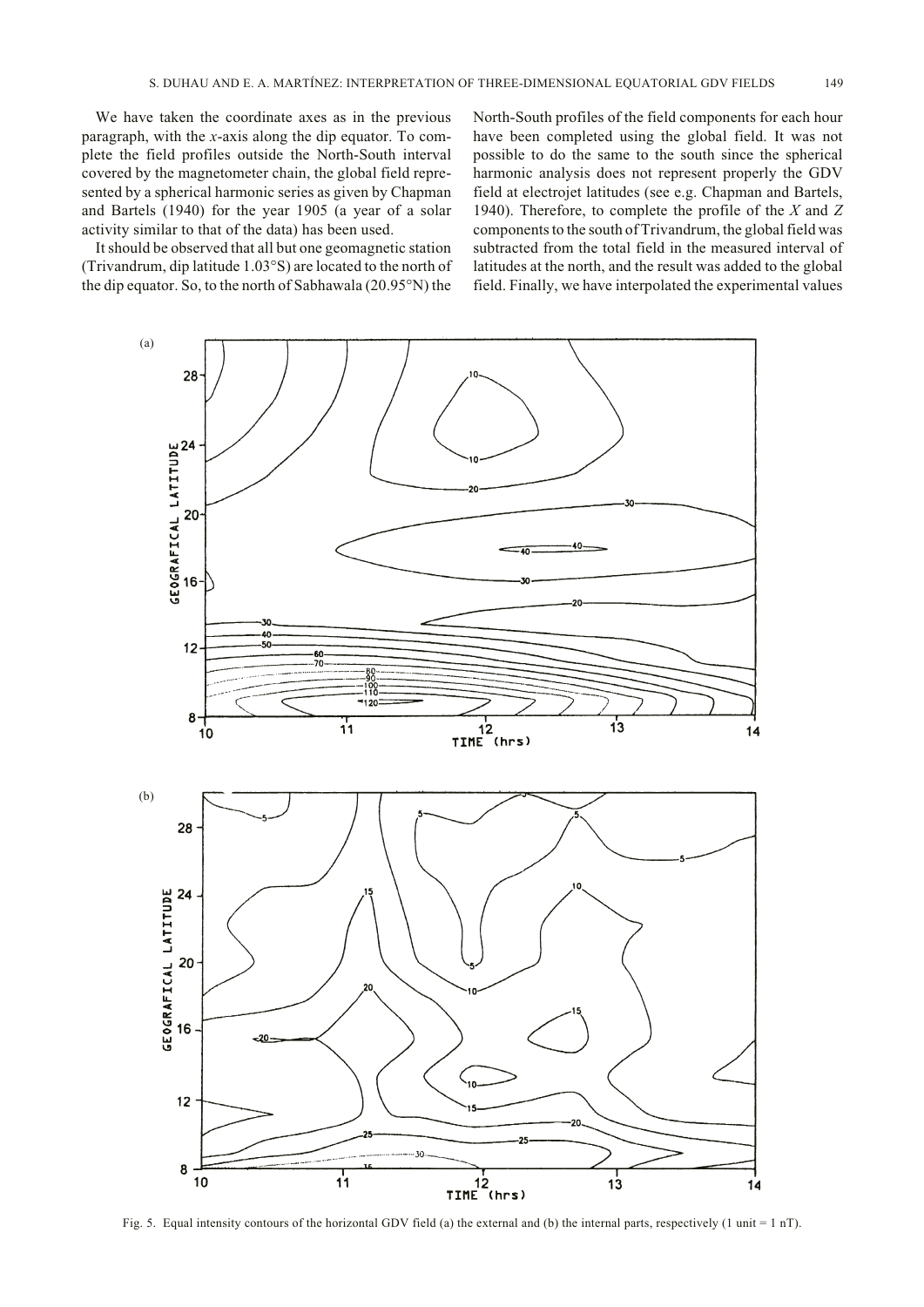by a three-degree spline algorithm, the data so processed are shown in Fig. 3.

**The separation of the field** We have applied Eq. (5) to the above data with the help of the algorithm presented in Subsection 2.2 (Eq. (7)). The external and the internal parts of the *X* component thus found around noon times are shown in Fig. 4. On that figure we have restricted ourselves to the North-South interval covered by the Indian data. Out of this interval the data correspond to a global average and have been only used to evaluate the Riesz transform.

**The external and the internal fields** By introducing the external field in Eqs. (17) and (18) the field induced by this in a given Earth's model may be computed. According to previous results we have assumed a two layered model, consisting in: a non conducting horizontal layer up to a deep of 1000 km, and semi infinite perfect conductor below (Ramaswamy *et al*., 1985; Chamalaun *et al*., 1987; Favetto *et al*., 1992).

Figure 5 shows the equal intensity contours of the horizontal GDV field. The two-layered model predicts a field distribution which morphology is quite similar to the external one. While the actual internal distribution (Fig. 5(b)) is similar to the external (Fig.  $5(a)$ ) only near the equator but has striking differences beyond 12°N.

These departures of the computed horizontal field distribution from the actual one indicate the presence of an inhomogeneous conductivity distribution in the region. Evidence for a strong inhomogeneity at the North-west of India, was found also by Parkinson (1987) in data from Arora *et al*. (1982).

This results may be interpreted by observing the highly inhomogeneous distribution of land and ocean and the strong tectonic features that has the Indian region (see Fig. 2).

In fact, model computations of the induction effect of the GDV in a realistic model of ocean-land distribution indicate that two strong current vortices are produced by these variations in the ocean around the Indian region (see figure 2 in Beamish *et al*., 1983 paper). This system current may substantially contribute to the total GDV at land in that region.

Also, according to previous results (see e.g. Duhau and Osella, 1985, and references therein), some tectonic features are associate to lateral discontinuities in the Earth's structure at upper mantle depths that leads to lateral conductivity contrasts.

In particular, in India the contact between the Eurasian and the Indian plates might be associate to a large conductivity contrasts. This tectonic feature is just near the Sabhawala observatory, which is located too far—more than 12,000 km—from the next observatory (Alibag) (see Fig. 2). This lack of data may leads to a large error in the interpolated field components, more since these might be very irregular there. Therefore, a denser chain of observatories is needed around the contact between the plates in order to have the necessary data to make a quantitative study of this interesting tectonic feature.

# **4. Summary and Conclusions**

We have developed a method of interpretation of three-

dimensional GDV fields at equatorial latitudes based on the Riesz and the Fourier transforms formalism.

The method has two steps:

(1) The field components are separated in external and internal parts by the application of the Riesz transform trough the system equations obtained by Weaver (1963) and by Hartmann (1963) (Eq. (5)). The Riesz transforms are singular integrals; therefore an algorithm based on the Fourier transform is introduced to find the principal value of a singular integral (Eq. (7)). By applying the fast Fourier transform to the numerical code that build up this algorithm the separation of the field components is performed in real time.

(2) The external current system is found from the Fourier transform of the downward component of the external field (Eq. (9)). And the field induced by the external field in horizontally layered model is computed from Eqs. (15) and (16). By comparing the field so computed with the actual one, the parameters of the conducting layers may be found in the case that the upper mantle layers underneath are laterally homogeneous. Otherwise the upper mantle lateral inhomogeneity are detected, and by comparing it with the tectonic features of the region, a realistic laterally inhomogeneous model may be workout.

The method of separation summarized in (1) may be applied to any low frequency GV field known in a plane domain at any fixed UT, in which case both, UT and LT, variations are retained (see also Takeda, 1991). It presupposes that the field is known over a plane domain. The error introduced by this assumption is less than 0.5%. Also, it assumes that the Earth's tangential velocity being a constant, that introduces a relative error in the determination of the phase shift between the external and the internal fields less than 0.5% at the equator increasing with latitude to reach 5% at 30°.

The method of interpretation summarized in (2) may be applied to LT GDV field known on a south north profile. This is possible under the assumption that the external current system that leads to the GDV variations is stationary in a coordinate system fixed to the Sun (Campbell, 1987). So UT variations are disregarded, which limits the application of the methods to GDV fields measured in geomagnetically quiet conditions.

We have applied the method, under the above assumption, to data obtained by the Indian geomagnetic observatories and provided by the Indian Institute of Geomagnetism (1983). This example has illustrate how its application to North-South profiles of the GDV field components allows to detect the local three-dimensional structure of the upper mantle.

**Acknowledgments.** We thank Dr. B. P. Singh for kindly providing the data used here and two unknown referees for helpful comments on the manuscript. This work was partially supported by CONICET and by the Buenos Aires University under the grants PID-BID No. 551 and EX256, respectively.

#### **References**

Agarwal, A. K. and J. T. Weaver, A theoretical study of induction by *n* electrojet over a coastline for *Sq* and substorm periods, *Phys. Earth Planet. Inter*., **61**, 165, 1990.